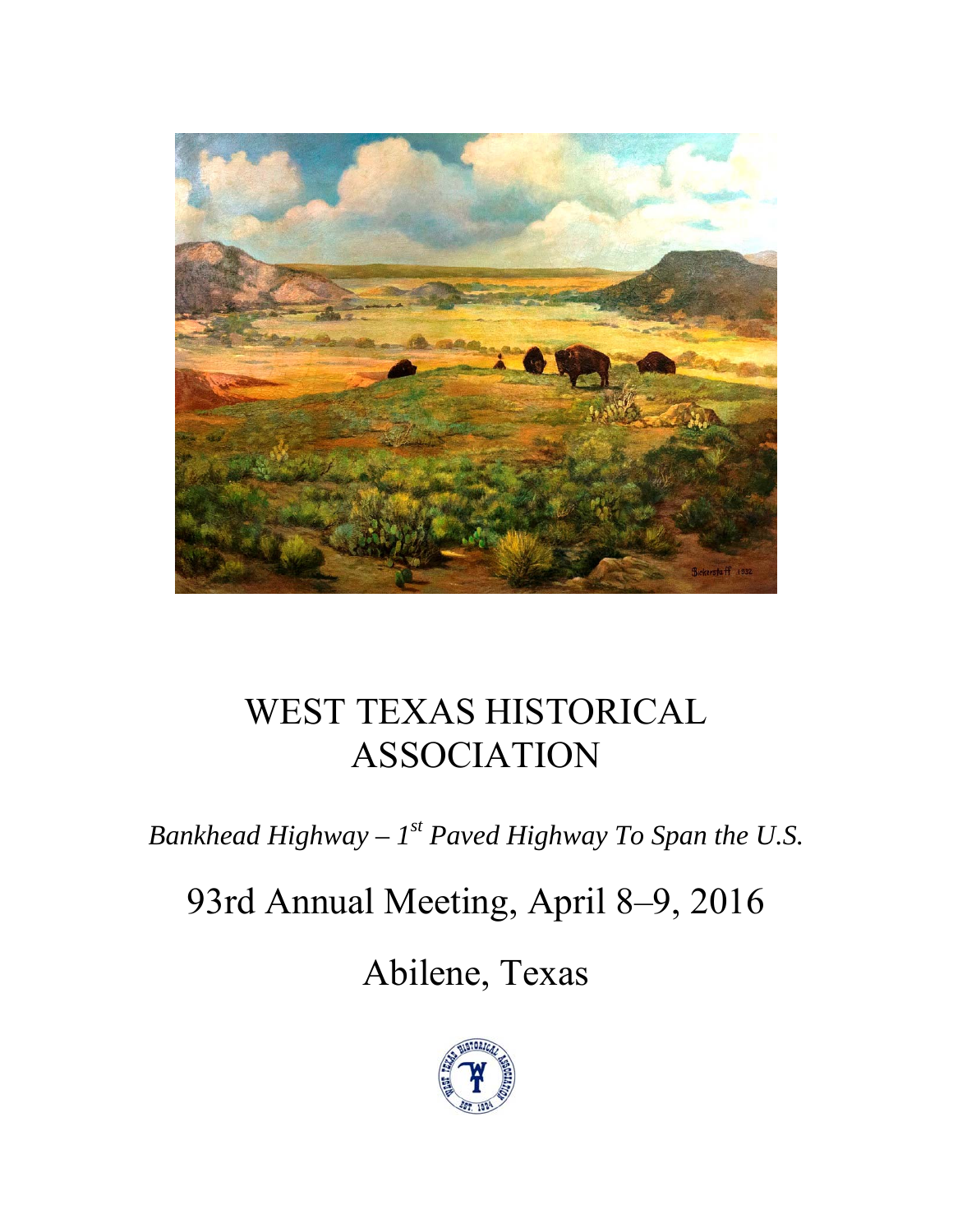## **In Memoriam:**

#### **L. Patrick Hughes, Austin Harry Snapp, Denton**

#### **Officers:**

**Diana Hinton, Midland, President John Miller Morris, Austin, Vice President** 

**2016 Program Committee:** 

**Troy Ainsworth, Chair, El Camino Real de Tierra Adentro Trail Association, NM. Peggy Hardman, Socorro, NM. Debbie Liles, University of North Texas George Torok, El Paso Community College, El Paso. Leland Turner, Midwestern State University, Wichita Falls.** 

**2016 Local Arrangements Committee:** 

**Austin Allison, Lubbock John Caraway, Abilene Rob Fink, Abilene Tiffany Fink, Abilene Robert Hall, Pittsburg Freedonia Paschall, Lubbock Joe Specht, Abilene Lynn Whitfield, Lubbock** 

**Cover:** An untitled 1932 oil painting by George Sanderson Bickerstaff, displayed at the Buffalo Gap Historic Village in the unincorporated Taylor County, Texas, town of the same name, near Abilene. The Lyda Hill Texas Collection of Photographs in Carol M. Highsmith's America Project, Library of Congress, Prints and Photographs Division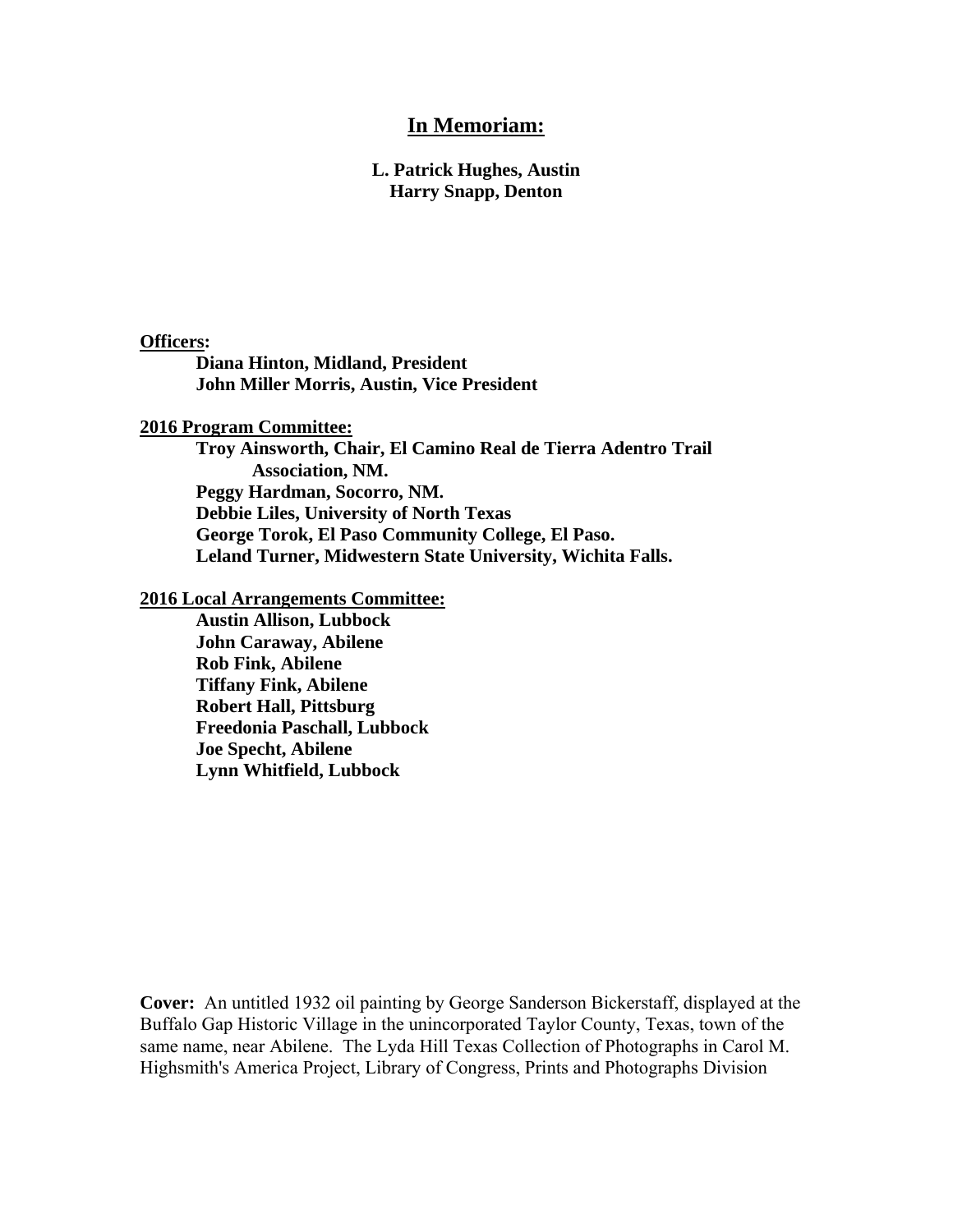

West Texas Historical Association 93rd Annual Meeting—Abilene

Thursday April 7

6:15 P.M. **"**Lead-Off" Session for the 93rd Conference**:** Baja Room

# **A Titanic Personality and a Time it Never Rained**

- Jerod Haines, Wayland Baptist University, "The Filthy '50s: The 1950-1957 Drought and Its Impact on the Queen City of the South Plains—Plainview"
- Bill O'Neal, Texas State Historian, Sam Houston, Texas Icon"

7:15 P.M. Early Bird Dinner Baja Room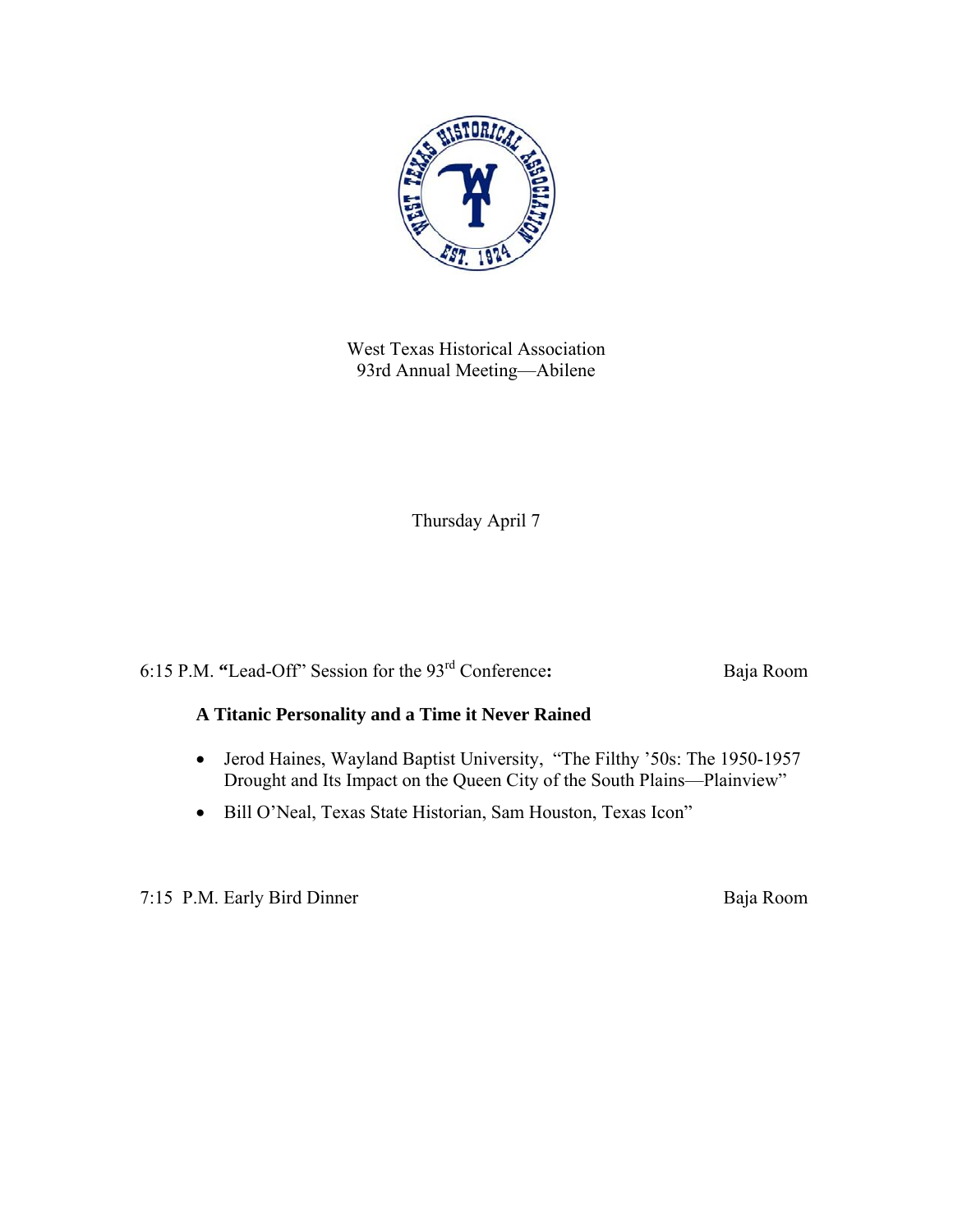

Friday April 8

**Registration**: 8:00 A.M. – Playa Area (near hotel entry and stairwell).

**Vendors**. Playa Area (near hotel entry and stairwell).

**Silent Auction**: 9:00 A.M. – 5:00 P.M. The Royal Room. To benefit the Student Scholarship Fund – Viewing and Bidding

Session II, 9:00-10:15 A.M

# **Rock 'n Roll from the Key City to El Chuco Acapulco Room Acapulco Room**

Lynn Whitfield, Texas Tech University, Chair Joe W. Specht, McMurry University, "Sonny West: A West Texas Rockabilly Pioneer"

Andy Wilkinson, Texas Tech University, "Drawing the Line: the Music, Art, and Architecture of Dow Patterson"

Robert Reitz, Dallas, Texas, "I Fought the Law and We Both Lost—The Tragic Life of El Paso Rock 'n Roller Bobby Fuller"

# **Texas Media Interpretation of the 2015 Military Vehicles Preservation Association Bankhead Highway Convoy Embassy Room**

Tim Chandler, Hardin-Simmons University, Chair Hardin-Simmons students will present a multi-media presentation on their work to document the Bankhead Highway Convoy through Taylor County in October 2015

# **HSU Dog-Days, Abilene Art, and Tracking the Big-Foot Wallace Gun**

Robert Weaver, Texas Tech University, ChairCancun Room John N. Davis, Hardin-Simmons University, "'His Most Un-Baptistic Name': Dam-It @  $100"$ 

Rob Fink, Abilene, Texas, "Bringing Art to West Texas: The Abilene Women's Forum Art Unit and the Great Depression"

Eric Joffrion, Coleman, Texas, "Hunting for Big Foot Wallace's Gun"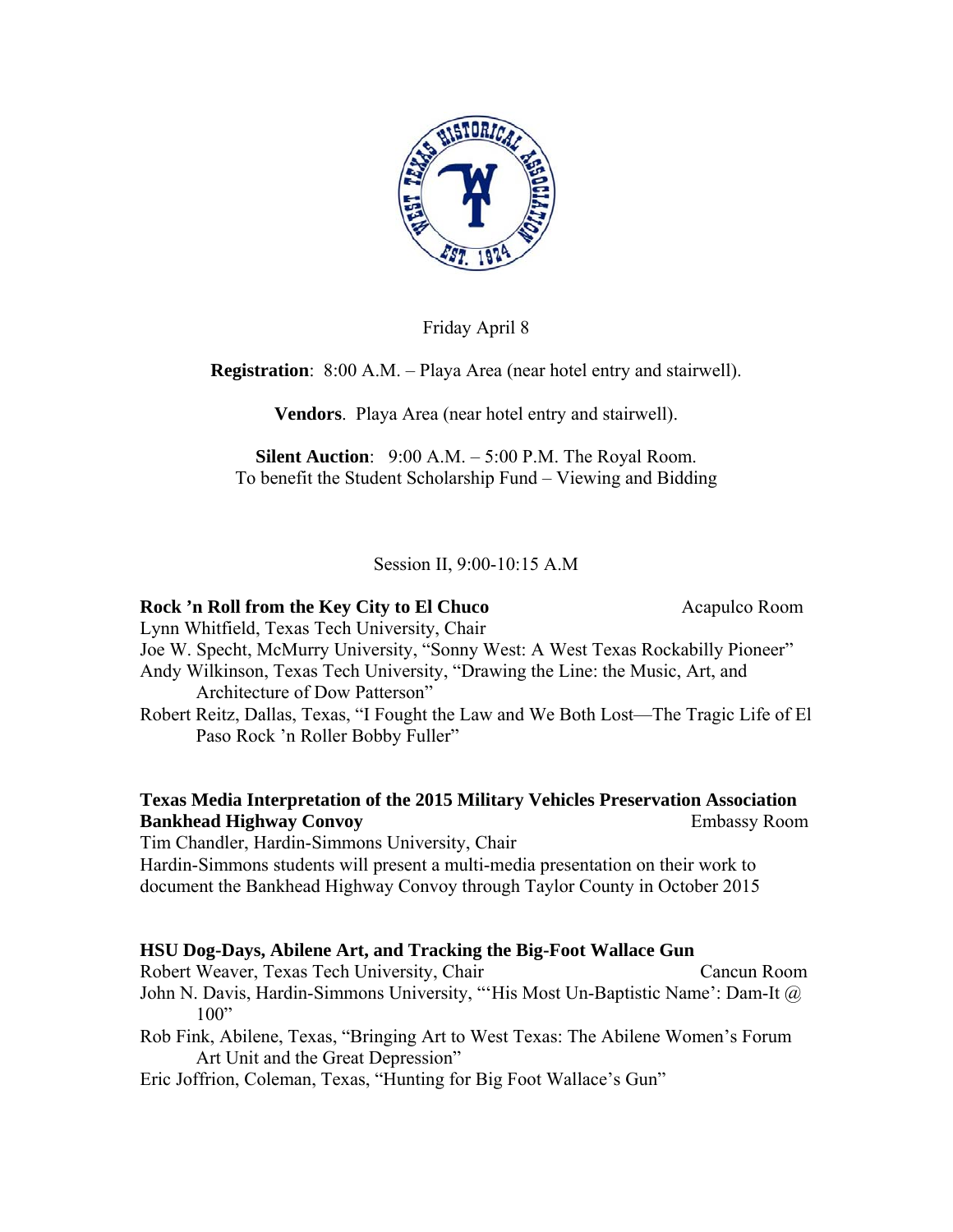#### Session III, 10:30-11:45 A.M.

#### **Trails and Roads across West Texas** Acapulco Room

Glen Ely, Fort Worth, Chair

- Sylvia Gann Mahoney, Fort Worth, Texas, "The Great Western Trail: Searching Fiction, Fabrication, Trail Segments, and Historical Events to Verify Its Name"
- Barbara Brannon, Texas Plains Trail, "Road to Nowhere, or Great Plains Highway?: West Texas' Role in Creating Canada-to-Mexico Route in the Early Automobile Era"
- Paul Chaplo, Fort Worth, Texas, "Marfa Flights: Aerial Photography of the Big Bend Country"

#### **Central Texas Historical Association** Cancun Room

Jean Stuntz, West Texas A&M University, Chair

John Gorman, Prairie View A&M University, "Reconstruction Violence along the Brazos River"

Charles Swanlund, Blinn College, "Making Sense of Frontier Violence"

Kenneth W. Howell, Blinn College "The American Civil War: Beyond 1865"

# **"National History Day Competition - State Qualifiers. Cooper High School Student Essays"** Embassy Room

Rob Fink, Abilene, Texas, Chair

#### 11:45 AM-1:00 PM

**Women's History Luncheon**: The Baja Room, MCM Elegante Hotel. The event is an open forum lunch for conference attendees interested in Women's History and will highlight current research trends and topics. Attendees should sign-up via the conference registration form @ wtha.org. For more information, contact Marisue.Potts@wtha.org or Cecilia.Venable@wtha.org.

Session IV, 1:00-2:15 PM

**The Challenges of Writing and Publishing Women's History** Acapulco Room

Marisue Potts, Mott Creek Ranch, Chair This panel will feature— Shelley Armitage, Walking the Llano; Barbara Brannon, The Paragraph Ranch; Rosa Latimer, The Harvey Houses; Leland Turner, Texas Women Ranchers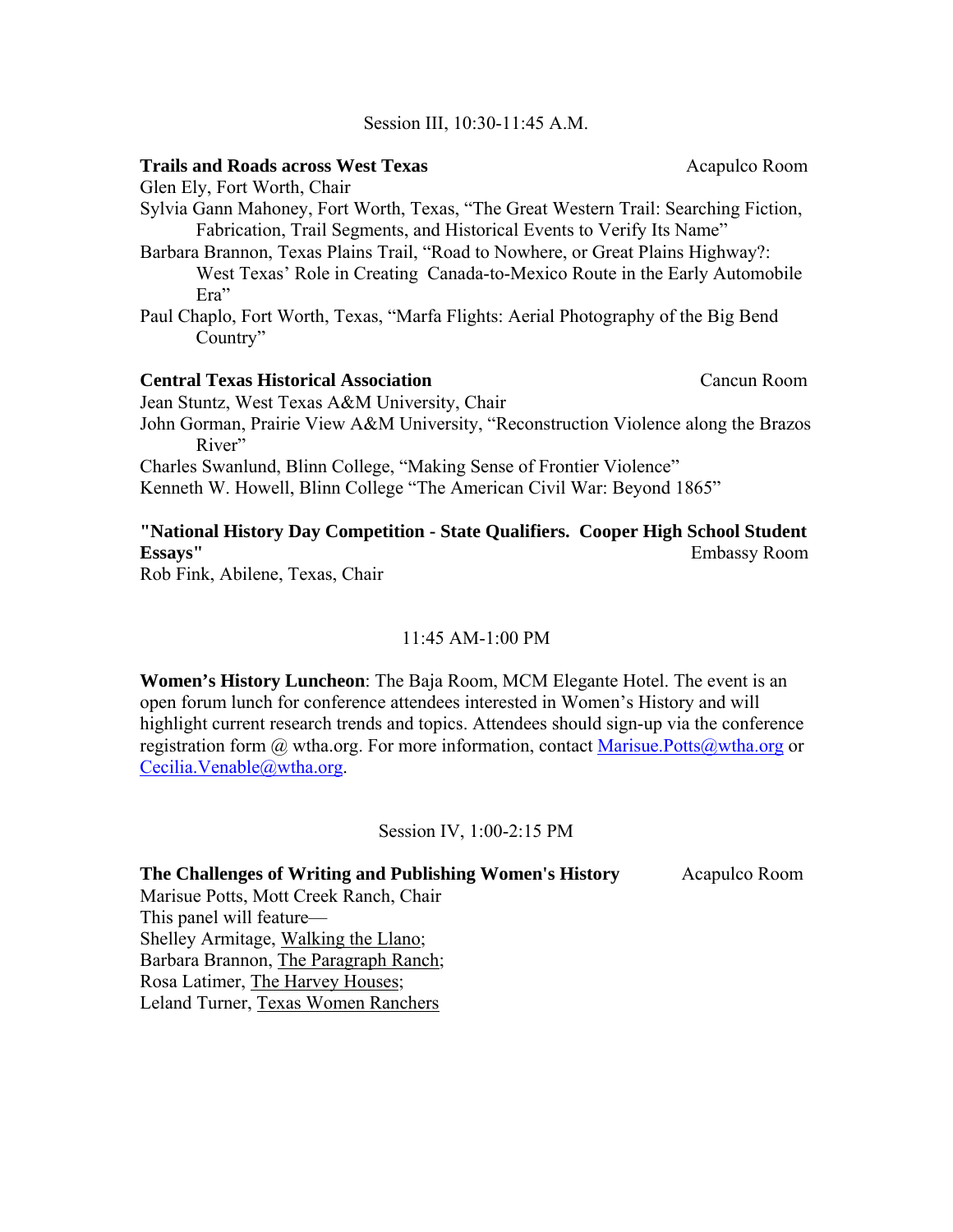# **Local Leaders in the Building of Early Lubbock Cancun Room**

Monte Monroe, Texas Tech University, Chair Jennifer Spurrier, Texas Tech University, "Frank Wheelock, a Man of Firsts" Jack Becker, Texas Tech University, "Isham Tubbs, Forgotten Founder of Lubbock" Paul Carlson, Ransom Canyon, Texas, "W. E. Raynor and the Founding of Lubbock"

# **New Research on Cornelia Adair and the JA Ranch**  Embassy Room

Light Cummins, Austin College, Chair

Alex Hunt, West Texas A&M University, "Cornelia Adair: New Archival Findings" Robin Boedeker, West Texas A&M University, "The Wadsworth Family Papers at the Library of Congress"

Dollie Lookingbill, West Texas A&M University, "James W. Wadsworth, Jr. and the JA Ranch"

#### Session V, 2:30-3:45 PM

#### **The Bankhead Highway in Texas 6 and 1997 120 and 1997 120 and 1998 120 and 1998 120 and 1998 120 and 1998 120 and 1998 120 and 1998 120 and 1998 120 and 1998 120 and 1998 120 and 1998 120 and 1998 120 and 1998 120 and 199**

Joe Specht, McMurry University, Chair Dan L. Smith, Fort Worth, "The Bankhead Highway in Texas" April Garner, Texas Historical Commission, "Driving Tourism along the Bankhead Highway" Dale Rankin, Tuscola, Texas, "Abilene Courts: Past, Present, and Future?"

#### **Bovine Hockey Pucks and Sports in West Texas Cancun Room**

William Tydeman, Texas Tech University, Chair Leland Turner, Midwestern State University, "Murdo Mackenzie: the Brazil Years" Bob Brinkman, Texas Historical Commission, "First and Ten: Football Origins of West Texas Colleges"

Troy M. Ainsworth, Los Lunas, New Mexico, "The Intercollegiate Athletic Association that Never Was: The Staked Plains Conference, 1929-1930"

## **"National History Day Competition - State Qualifiers. Cooper High School Student Essays"** Embassy Room

Rob Fink, Abilene, Texas, Chair

Session VI: 4:00-5:15 PM

#### **East Texas Historical Association Acapulco Room Acapulco Room**

Chuck Parsons, Luling, Texas, Chair

Milton Jordan, Georgetown, Texas, "J. Mason Brewer and the Lore of the Black Cowboy"

Richard Orton, Nacogdoches, Texas, "The Upshaws of County Line"

Scott Sosebee, Stephen F. Austin State University, "Lone Star Suburbs: A Fresh Look at the Suburban Process in the Lone Star State"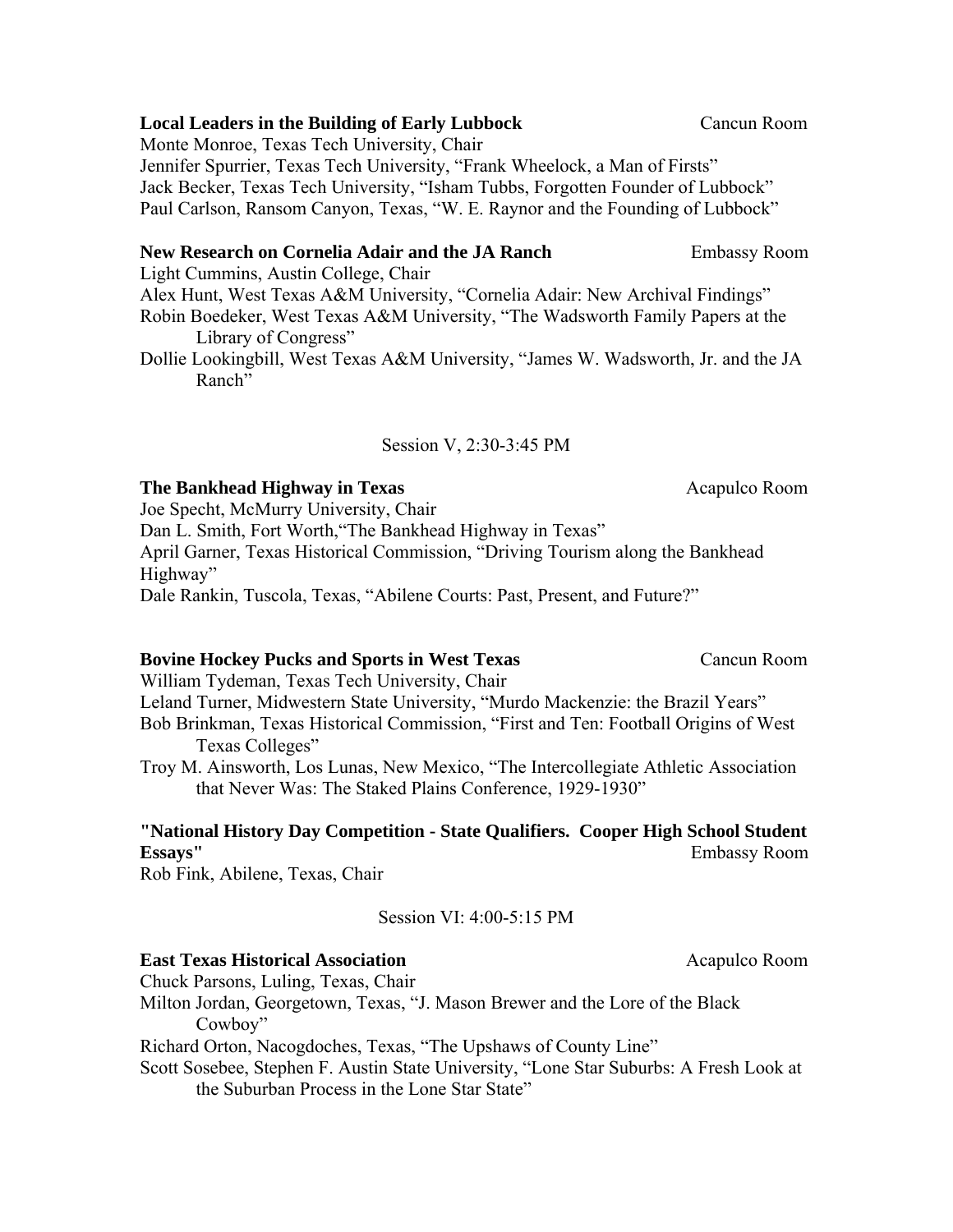#### **Scams, Fallen Doves, and Border Issues Embassy Room**

Cecilia Venable, University of Texas at El Paso, Chair

- Bill Neal, Abilene, Texas, "Skullduggery, Secrets, and Murders: The 1894 Wells Fargo Scam that Backfired"
- Timothy E. Nelson, Las Cruces, New Mexico, "The Best Whorehouse in 'Little Texas': Afro-Frontierism and the Greater Borderland, 1912 to 1930"

Richard Hancock, Norman, Oklahoma, "A Practical Solution to Illegal Immigration"

# **Projects and Resources of the Center for Big Bend Studies** Cancun Room

Tom Crum, Granbury, Texas, Chair

- William A. Cloud, Sul Ross State University, "Prehistoric Caches in the Big Bend: Some Meant for Retrieval, Others Not"
- Richard W. Walter, Sul Ross State University, "Potters of the Big Bend"

Roger D. Boren, Sul Ross State University, "Discovering the J. Charles and Ellen A. Kelley Memorial Library"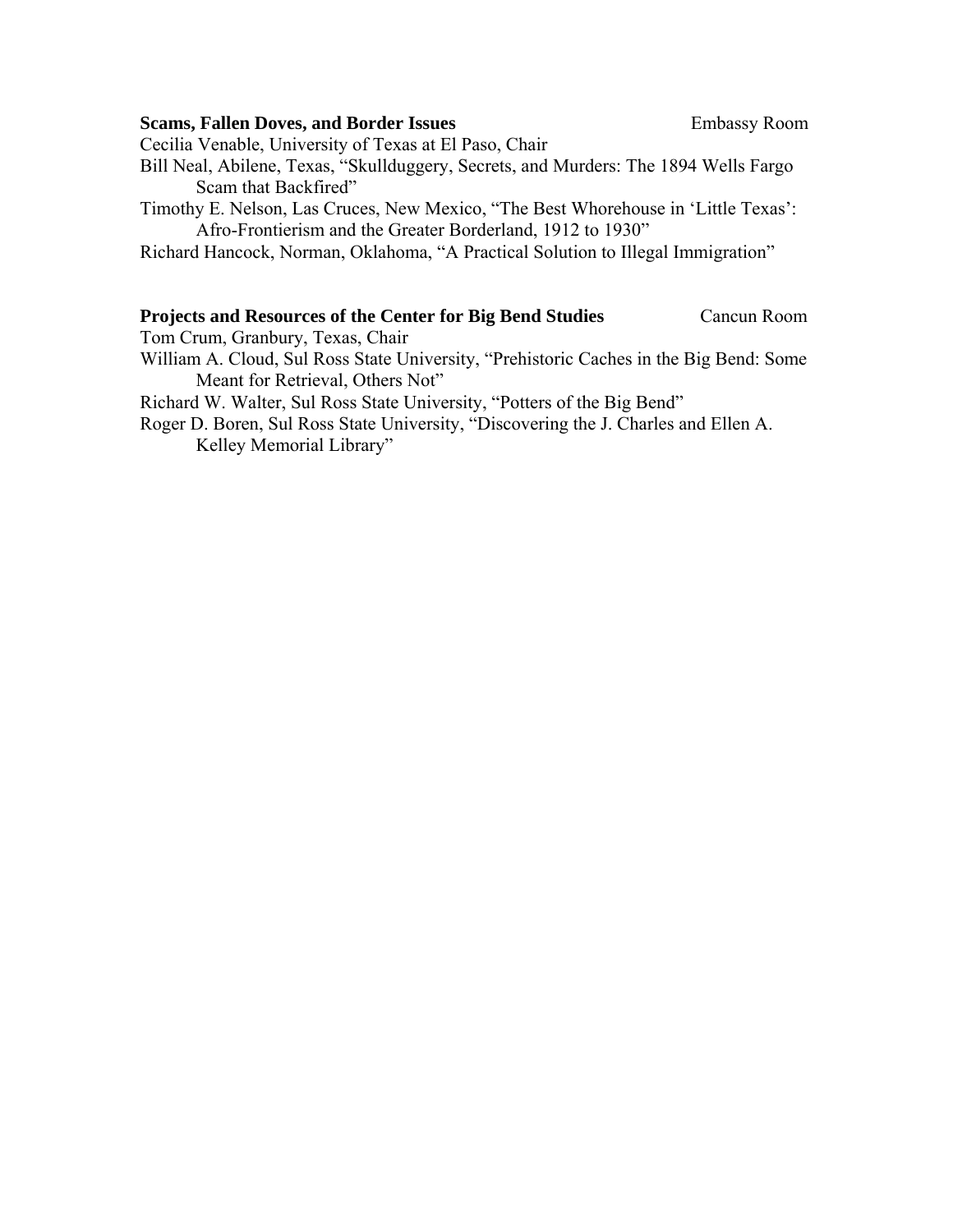

West Texas Historical Association

Founded 1924

| Friday Evening |                                                                                                                                        |  |
|----------------|----------------------------------------------------------------------------------------------------------------------------------------|--|
| $6:00$ PM      | Reception Honoring President Diana Hinton in the multi-purpose room of<br>the Johnson Building at the Hardin-Simmons University campus |  |
| 6:30 PM        | Banquet Multi-purpose room – President Diana Hinton, Presiding.                                                                        |  |
| $7:00$ PM      | Keynote Speaker, Glen Ely, Awarding Winning Historian and Author.                                                                      |  |

# **"The Butterfield—A Lifetime of Tracking the Trail Across West Texas"**

Glen Sample Ely is a Texas historian and documentary producer. Ely earned his Ph.D. from Texas Christian University. In 1999, the Texas Historical Commission honored him with its Award of Excellence in Preserving History. Ely was a cofounder and board member of the Excellence in West Texas History Fellowship Program that awarded eight post-doctoral fellowships totaling \$360,000. He is the author of *Where the West Begins: Debating Texas Identity,* published by Texas Tech University Press, which won WTHA's Richardson Award for best book in 2012. His newest book, just published by University of Oklahoma Press, is a 25 year study entitled *The Texas Frontier and the Butterfield Overland Mail, 1858- 1861*. One recent review called this "A monumental work crafted with great care."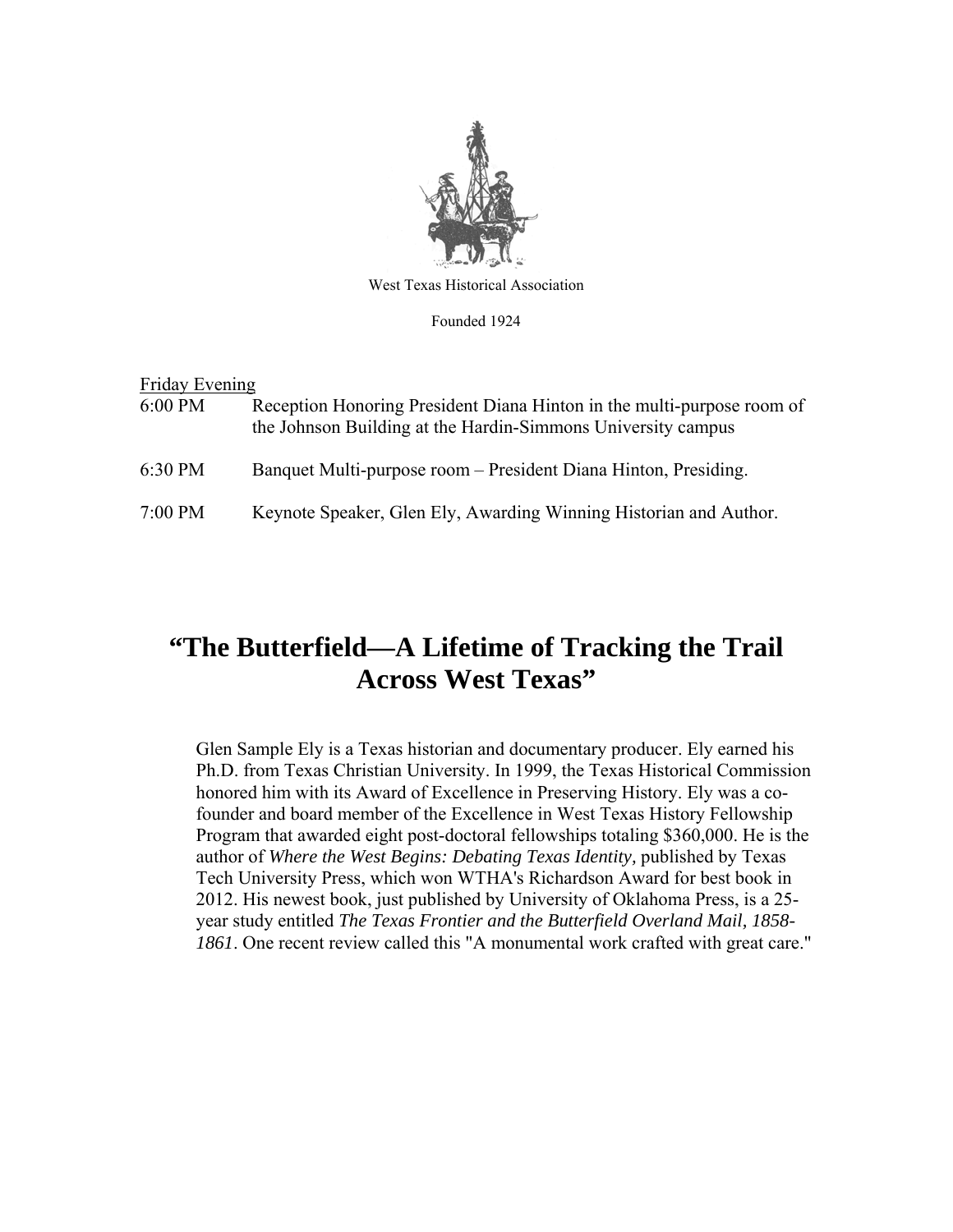

Saturday April 9

Registration. 8:00 – 11:00 A.M

Silent Auction. 8:00 to 10:00 A.M. The Royal Room. Bidding will close at 9:30 AM

# Session VII: 8:15-9:30 A.M

| <b>Education, Atomic Energy, and Military Medicine in West Texas</b>                                                                                                                              | Cancun Room         |  |
|---------------------------------------------------------------------------------------------------------------------------------------------------------------------------------------------------|---------------------|--|
| Rob King, Texas Tech University, Chair                                                                                                                                                            |                     |  |
| Suzanne Campbell, Angelo State University, "Hardin-Simmons University and the<br>Manhattan Project"                                                                                               |                     |  |
| Duncan Knox, Texas Tech University, "Applied Pressure: Vietnam Medical History<br>Through the Eyes of American Veterans"                                                                          |                     |  |
| John Caraway, Cisco College, "One College, Two Campuses: Seventy-five Years of<br>Cisco College"                                                                                                  |                     |  |
| <b>Native American and Pioneer History in West Texas</b>                                                                                                                                          | Acapulco Room       |  |
| Bruce Glasrud, San Antonio, Chair                                                                                                                                                                 |                     |  |
| Barbara Barton, Knickerbocker, Texas, "Taming of the Southern Cross Timbers: Indians,<br>Oil Wells, and Plows"                                                                                    |                     |  |
| Jodella K. Dyreson, Penn State University, "Hunting for the Indian Wars at the U.S.<br>Army War College Archives; or, How to Research West Texas History while<br>Living in Central Pennsylvania" |                     |  |
| Jean Stuntz, West Texas A&M University, "Hijinks on the High Plains"                                                                                                                              |                     |  |
| <b>Moments on the South Plains of Texas</b>                                                                                                                                                       | <b>Embassy Room</b> |  |
| Linda Puckett, Garza County Historical Commission, Chair                                                                                                                                          |                     |  |
| Dallas C. Ward, Texas Tech University, "Digital Heritage of an Early Nineteenth<br>Century Homestead"                                                                                             |                     |  |
| Robert W. Sledge, Abilene, Texas, "Girl Editor of the Plains: Cleffie Watson, the<br>Slatonite, and the Ku Klux Klan"                                                                             |                     |  |
| John W. McCullough, Texas Tech University, "Dagley Field: A Training Air Field for<br>the Civilian Pilot Training Program during the Second World War"                                            |                     |  |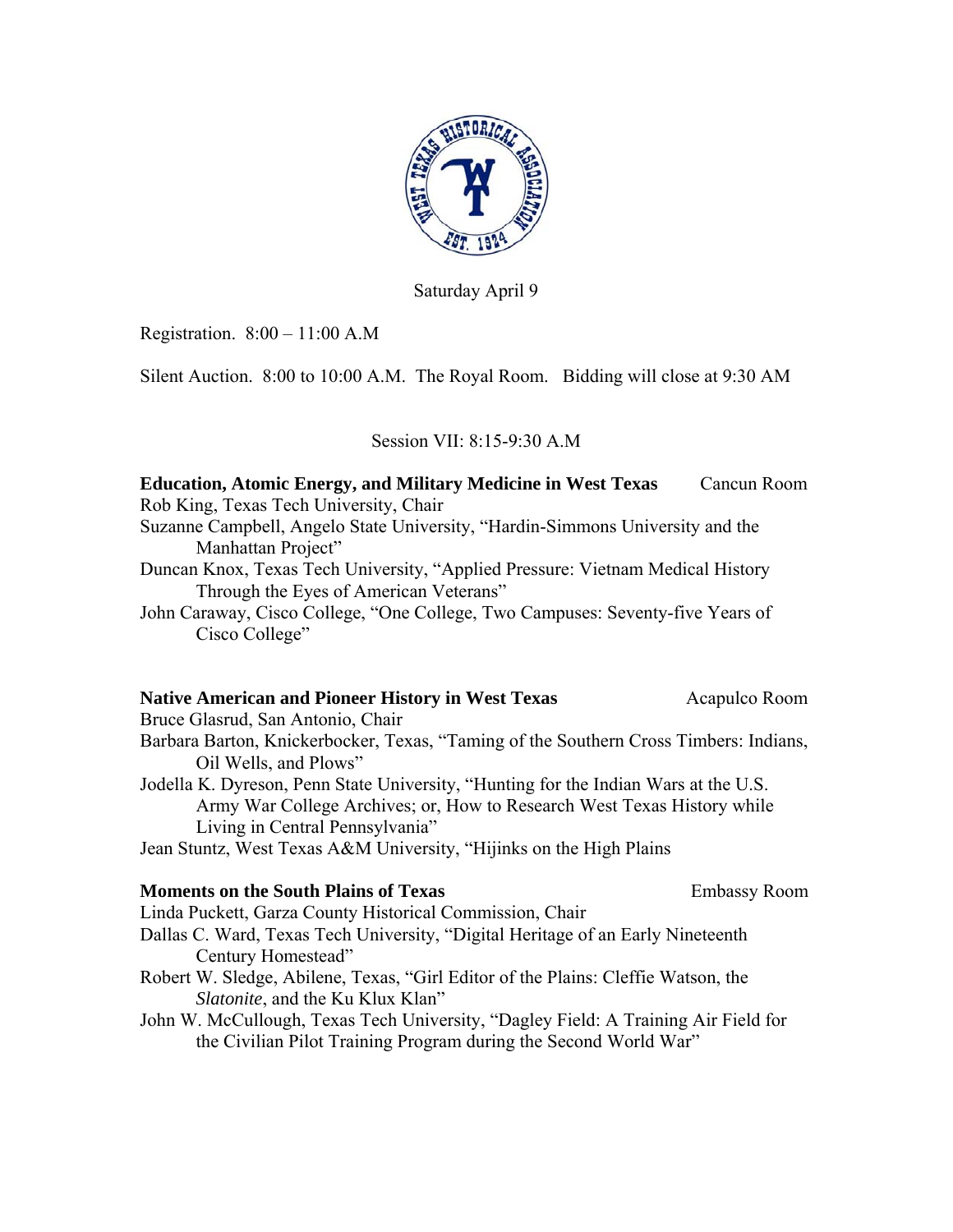#### **Native Americans in West Texas**  Cancun Room

Penny Clark, Lamar University, Chair

- Sherry Robinson, Albuquerque, New Mexico, "Traders, Raiders, and Scouts: Lipan Apaches on the West Texas Frontier"
- Holle Humphries, Lubbock, Texas, "Quanah Parker was Never Here—Or Was He?": Revealing Comanche Haunts and Trails Little Known to Texans of the High Plains Today"

James Hays, Brownwood, "Four Fights at Salt Mountain"

#### **Cattle, Sheep, and Wildlife Management Acapulco Room Acapulco Room**

Debbie Liles, University of North Texas, Chair

- Montie Guthrie, Santa Anna, Texas, "Before Barbed Wire: John S. Chisum in Coleman County"
- Laura Cannon, Texas Tech University, "LULAC and Los Tasinques: LULAC's Civil Rights Strategy and Conflicting Responses to the Del Rio Sheep Shearers' Strike of 1934"
- David Todd, Conservation History Association of Texas, "Data, Maps, and the Desert Bighorn Sheep"

#### **Researching Texas History at Midwestern State University** Embassy Room

Leland Turner, Midwestern State University, Chair

- Kristen Johnson, Midwestern State University, "Fort Hood Free Grazers: Government Grasslands and the Central Texas Cattlemen's Association
- Alex Van Allen, Midwestern State University, "Two Decades in Still Images: the Photographs of Charles A. Fuhs"
- Philip Chisum, Midwestern State University, "Professional Baseball is Through in Wichita Falls: the 1957 Spudders Baseball Season"

Session IX: 11:15 A.M.-12:30 P.M

#### **Hide Hunters- A Hands-on History: The Methods, Materials, and Mooar**

Peggy Kelton, Permian Historical Society, ChairAcapulco Room Henry B. Crawford, of Lubbock, Texas, and Michael McCormack, of Abilene, Texas, will discuss the background history of buffalo hunting on the South Plains of Texas in the late Nineteenth Century, particularly the hunting acumen of John Wesley Mooar, and demonstrate the use of various buffalo-hunting tools, implements, and weapons.

## **Genealogy, DNA, and History: Best Practices, Current Trends and New Breakthroughs**

Suzanne Campbell, Angelo State University **,** ChairEmbassy Room Susan Ball, San Angelo Genealogical and Historical Society, "'Whose Genes are You Wearing?': DNA Basics and More"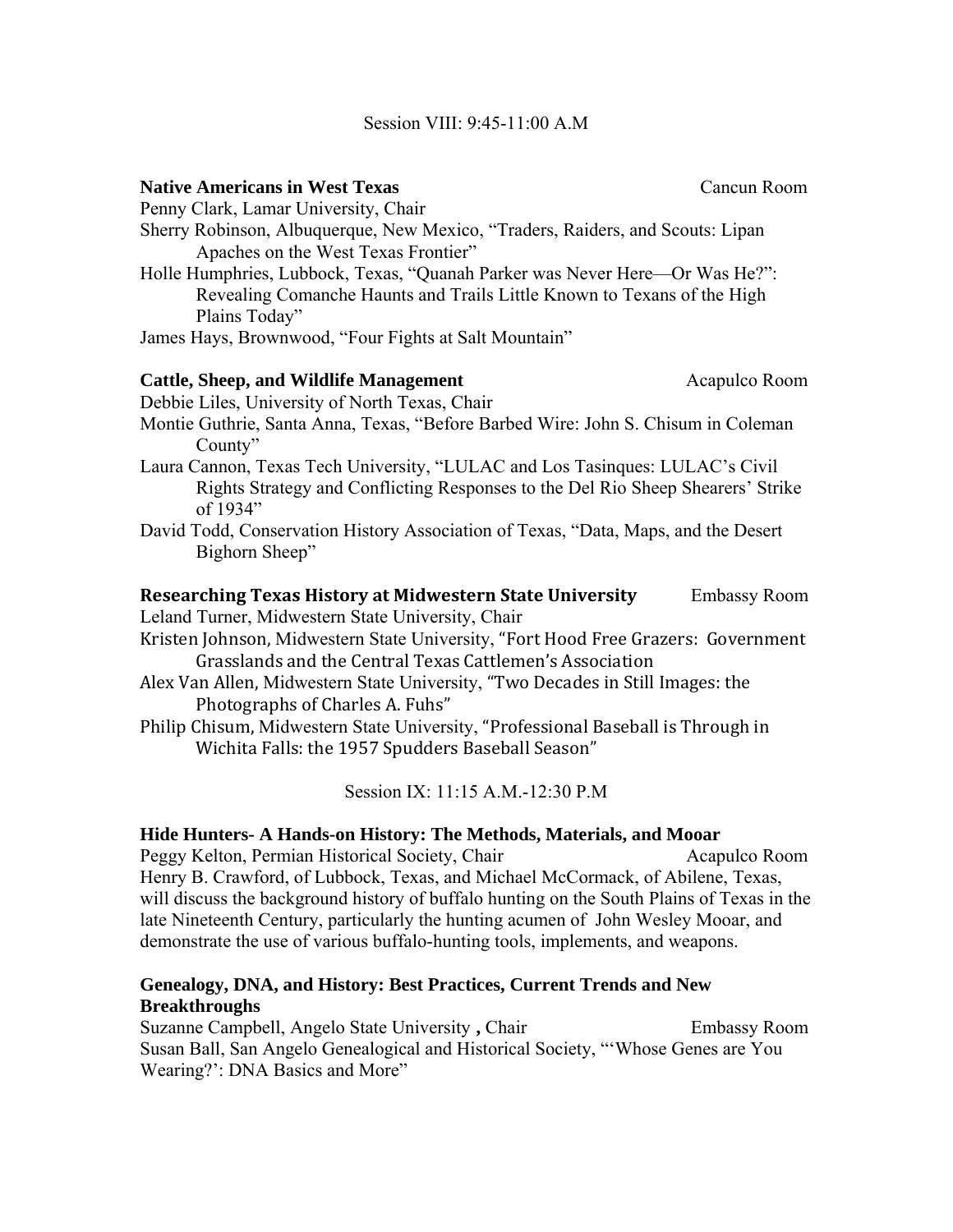## **Texas Cattlemen Canculate Canculate Canculate Canculate Canculate Canculate Canculate Canculate Canculate Canculate Canculate Canculate Canculate Canculate Canculate Canculate Canculate Canculate Canculate Canculate Can**

Bill Neal, Abilene, Texas, Chair Norman Wayne Brown, Snyder, Texas, "Cattle King Clay Mann's Secret Past" Deborah Liles, University of North Texas, "Before Freedom Came: Slaves and the Livestock Industry in Texas" Chuck Parsons, Luling, Texas, "John Wesley Hardin: A Trail Driver?"

Saturday Awards and Business Lunch: 12:30–2:00 PM. Baja Room

- Mrs. Percy (Ruth Leggett) Jones Best Article Award
- Rupert Richardson Best Book Award
- Elmer Kelton Best Fiction Award
- Best Student Essay Award
- R. C. Crane Heritage Service Award
- Student Scholarship
- Election of officers

Presidential Address: WTHA President Diana Hinton

2:00 PM Saturday Afternoon Tour of Abilene

**Back Page**: "Longhorn steer, raised at Abilene State Park, Abilene, Texas." c 1980. Photographs in the Carol M. Highsmith Archive, Library of Congress, Prints and Photographs Division.